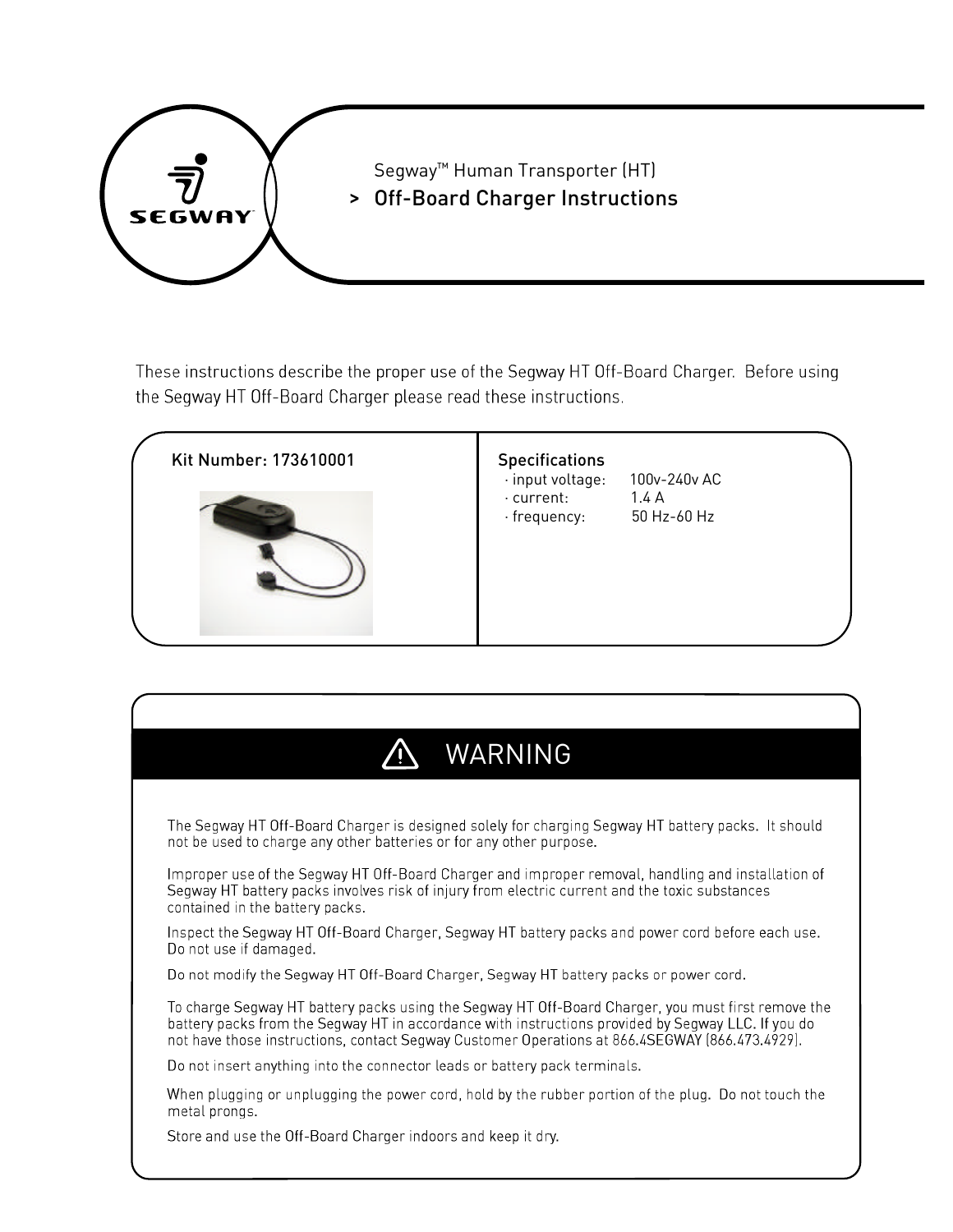#### $\blacktriangleright$ To Charge Segway HT Battery Packs with the Off-Board Charger

- 1. Make sure the ambient temperature is between 0°C (32°F) and 40°C (104°F)
- 2. Make sure the Off-Board Charger is not plugged in and that the on/off switch is in the off (0) position.
- 3. Plug the battery pack connector leads from the Off-Board Charger into the terminals of the two battery packs. (The connector leads are keyed to fit only one way.)
- 4. Plug the Off-Board Charger's power cord into the charger and into a grounded AC outlet (100v to 240v; 50Hz to 60Hz).
- 5. Move the on/off switch to the on position [-].
- 6. Check to make sure that the Charging Indicator lights pulse green.
- 7. Charge new battery packs for twelve (12) hours. To fully charge previously charged battery packs, charge until the Charging Process (described below) is complete. This should take no longer than eight hours.
- 8. When charging is complete, switch the power switch to the off position and unplug the Off-Board Charger before disconnecting the connector leads from the battery packs.

### **Charging Indicators**

The Off-Board Charger has two Charging Indicator light emitting diode (LED) lights located on the top of the charger. These Charging Indicators show whether the battery packs are charging and at what rate.

Each Charging Indicator corresponds to one connector lead, left LED to left lead and right LED to right lead. The Charging Indicators provide independent information regarding the charging state of each battery pack. Any time the LED green light is on, the battery pack connected to that lead is receiving a pulse of current. Slow pulse rates indicate slow charging rates, faster pulse rates denote faster charging, and solid green indicates the maximum charge rate.

## **Charging Process**

There are four stages in the charging process:

- 1. Immediately after the Charger is connected to both the battery packs and the AC power, and the switch is moved to the on position, the battery packs perform a test to determine if it is appropriate to charge at the maximum charge rate. While this test is occurring, the Charging Indicators pulse green every few seconds, indicating the battery packs are charging at a slow "trickle" rate.
- 2. After about two minutes (longer if the battery packs are very warm, cold, or completely discharged), the battery packs will begin charging at the fast rate, and the Charging Indicators glow solid green.
- 3. The battery packs' electronics will monitor the battery pack voltage and temperature to determine when it is full. At that time, the Charging Indicators will then begin pulsing green at a rapid rate. This rapid pulsing rate will continue for approximately three hours while the cell balancing process is completed. This process ensures both battery packs are charged evenly.
- 4. At the end of the cell balancing process, the green pulse rate will become slow again and will continue at the slow rate until the Charger is unplugged or switched off.

| <b>Charging Indicator</b> | <b>Battery State</b>                                                        |
|---------------------------|-----------------------------------------------------------------------------|
| Initial Slow Pulse        | initial test to assess battery pack status<br>and amount of charging needed |
| Solid LED                 | "fast" charge; when the majority of the<br>charging takes place             |
| <b>Fast Pulse</b>         | cell balancing process, during which the<br>cells are topped off equally    |
| Slow Pulse                | trickle charge to keep battery packs<br>fully charged                       |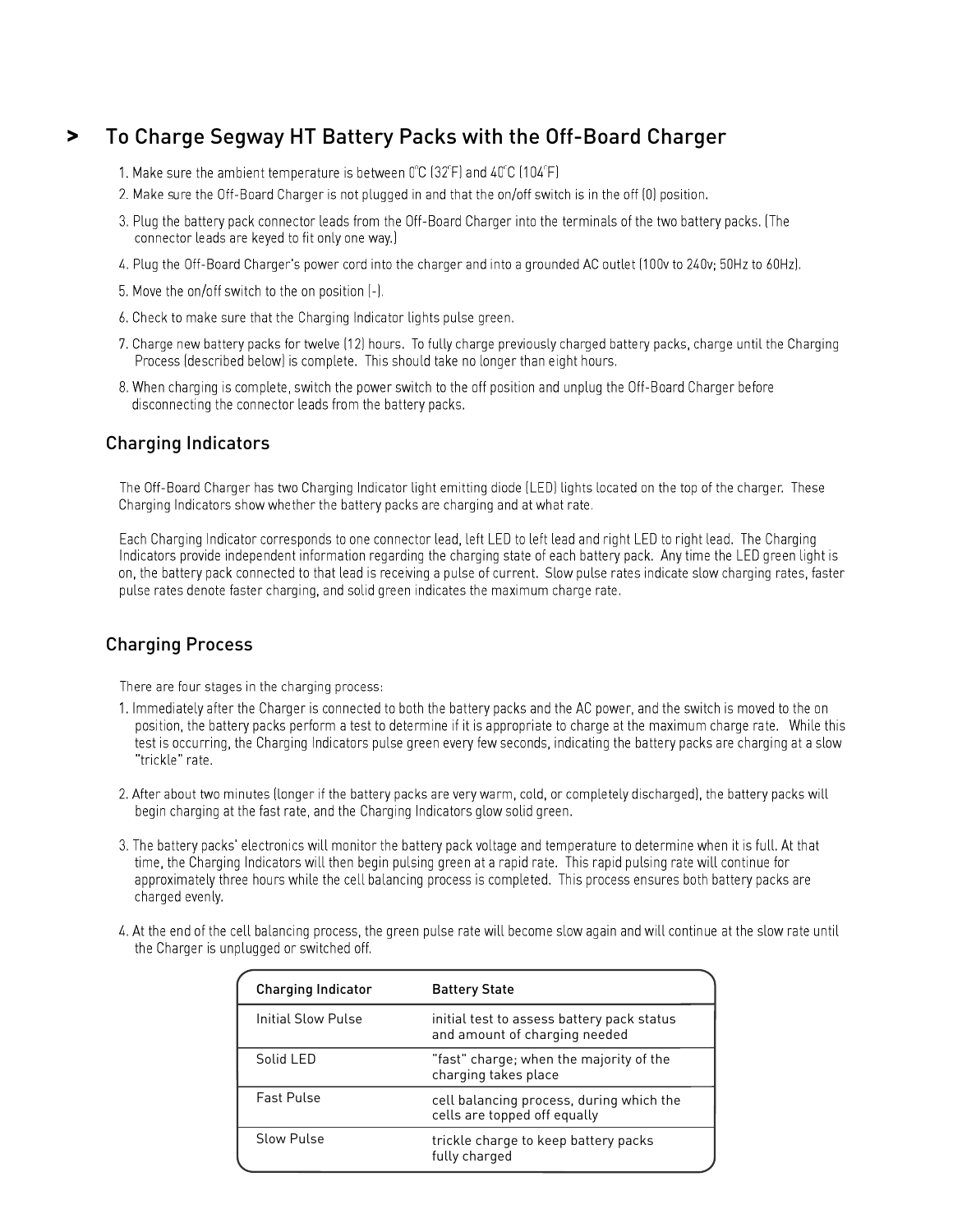## Charging Failures

If a failure is detected during charging, all charging will stop. Depending on the nature of the failure, a solid red Charging Indicator LED will be displayed or the Charging Indicator will be off.

If either or both Charging Indicators are off or red, follow these directions:

- 1. If the Charging Indicators are off (no illumination), check to make sure that the power cord is properly plugged into AC power and that the Charger on/off switch is in the on position.
- 2. If the power cord is properly plugged into AC power and the Charger on/off switch is in the on position, but either or both of the Charging Indicators are still off or red, switch the on/off switch to the off position, unplug the power cord, check to make sure AC power is present at the source and remove and reconnect
- 3. If this does not resolve the problem, contact Seqway Customer Operations at 866.4SEGWAY (866.473.4929) or visit our website at www.seqway.com/support/.

## Battery Pack Temperature Parameters

It is normal for the Charger or battery packs to become warm when charging. The battery packs will generally be significantly warmer than the air temperature due to heating that occurs as electricity is delivered.

If the battery pack temperature is below approximately 32°F (0°C) or above approximately 104°F (40°C), the battery pack will not fast charge. The Charging Indicator will continue to pulse slowly, indicating a slow or trickle charge. until the battery pack temperature stabilizes within the 32° to 104°F range (0° to 40°C). Once stabilized within this range, the fast charge will begin and the Charging Indicator will be solid green.

If the Charging Indicator lights remain blinking throughout the entire time that the battery packs are connected to the Charger, then the battery packs have only trickle charged the entire time. This will provide only a small amount of energy into the battery packs.

#### If you are concerned that the battery packs may be too cold or overheated

- 1. Check the Charging Indicators to make sure they show solid green, indicating fast charge.
- 2. If the Charging Indicators do not show solid green within 15 minutes after starting the charging process, move the Charger and battery packs to a location within the proper temperature range of the 32° to 104°F range (0° to 40°C).
- 3. After the battery packs are within the proper temperature range, reconnect the battery packs to the charger, plug in the Charger, and switch on the Charger.

If the Charging Indicators still do not show solid green within 15 minutes, contact Segway Customer Operations at 866.4SEGWAY (866.473.4929) or visit our website at www.segway.com/support/.

LIMITED WARRANTY The Segway HT Off-Board Charger is an accessory covered by the ninety (90) day limited warranty provided in the Segway  $^{\text{\tiny{\textsf{TM}}}}$  Human Transporter Accessories Limited Warranty (copy delivered with the Off-Board Charger).



#### Questions?

If you have any problems or concerns, please contact Segway Customer Operations at 866.4SEGWAY (866.473.4929) or on our website at www.segway.com/support/contact\_us.html. Thank you.